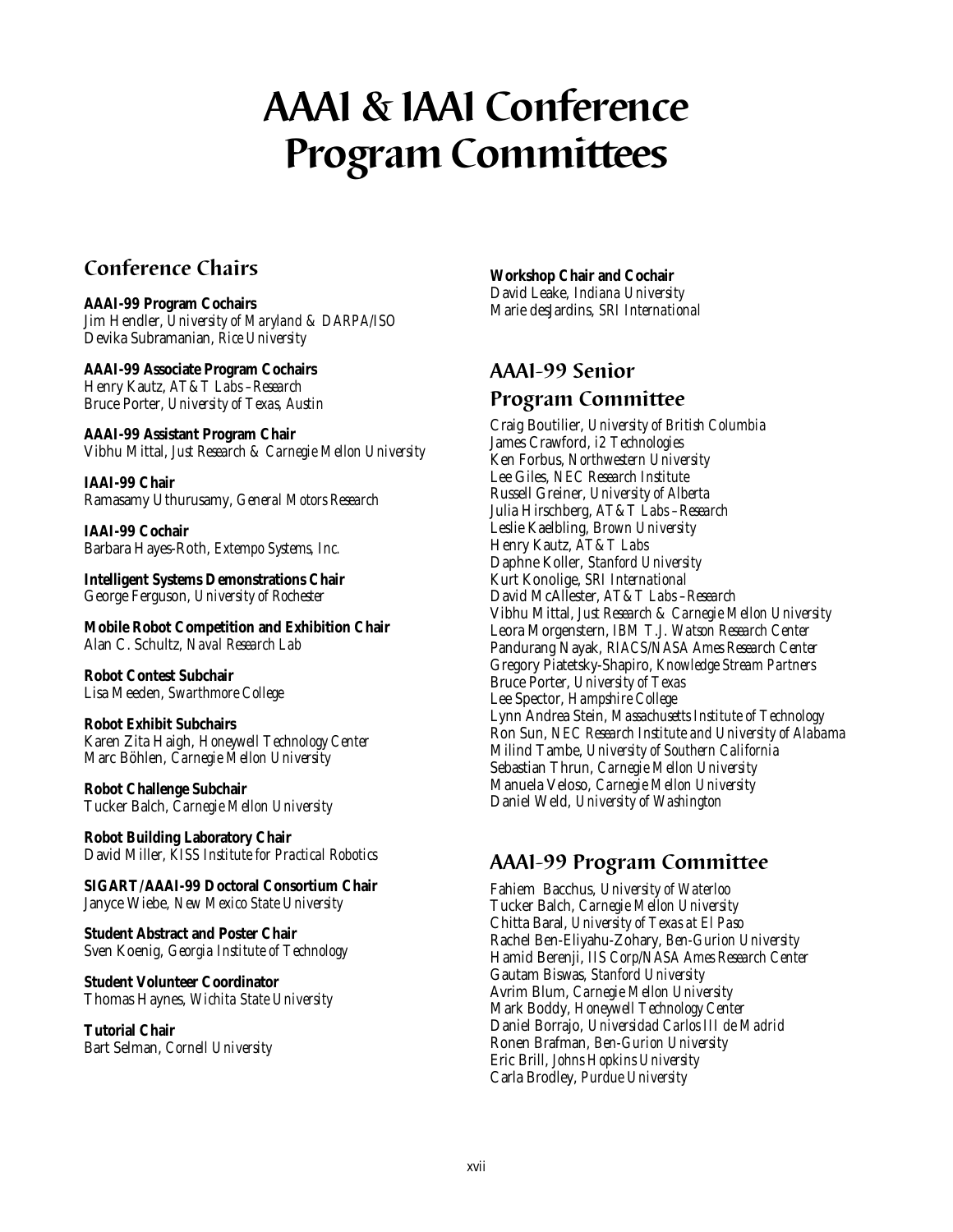Wolfram Burgard, *University of Bonn* Marco Cadoli, *Universitá di Roma* Jennifer Chu-Carroll, *Lucent Technologies Bell Labs* Dan Clancy, *NASA Ames Research Center* Christian Darken, *Siemens Corporate Research* Adnan Darwiche, *Rockwell Science Center* Ernie Davis, *New York University* Johan de Kleer, *Xerox PARC* Kenneth DeJong, *George Mason University* Pedro Domingos, *Instituto Superior Tecnico* Denise Draper, *Harlequin, Inc.* Oskar Dressler Didier Dubois, *IRIT-CNRS, Toulouse* Gregory Dudek, *McGill University* Charles Elkan, *Harvard University* Matt Evett, *Florida Atlantic University* Adam Farquhar, *Schlumberger* Tom Fawcett, *Bell Atlantic Science and Technology* Claude Fennema, *Mount Holyoke College* Dieter Fox, *Carnegie Mellon University* Nir Friedman, *Hebrew University of Jerusalem* Hector Geffner, *Universidad Simon Bolivar* Bob Givan, *Purdue University* Keith Golden, *NASA Ames Research Center* Robert Goldman, *Honeywell Technology Center* Marco Gori, *Universita di Siena* Benjamin Grosof, *IBM T.J. Watson Research Center* Andrew Haas, *State University of New York, Albany* Peter Haddawy, *University of Wisconsin, Milwaukee* Karen Haigh, *Honeywell Technology Center* Milos Hauskrecht, *Brown University* Robert Holte, *University of Ottawa* Vasant Honavar, *Iowa State University* Ian Horswill, *Northwestern University* Adele Howe, *Colorado State University* Charles Isbell, *AT&T Labs –Research* Tommi Jaakkola, *Massachusetts Institute of Technology* David Jensen, *University of Massachusetts, Amherst* Froudald Kabanza, *Universite de Sherbrooke* Hiroaki Kitano, *Sony Computer Science Laboratory* Kenneth Koedinger, *Carnegie Mellon University* David Kortenkamp, *Metrica Inc.* Deepak Kumar, *Bryn Mawr College* Nicholas Kushmerick, *University College Dublin* John Lafferty, *Carnegie Mellon University* Yann LeCun, *AT&T Labs - Research* Alon Levy, *University of Washington* Diane Litman, *AT&T Labs –Research* Michael Littman, *Duke University* Ron Loui, *Washington University* Maja Mataric, *University of Southern California* Sheila McIlraith, *Stanford University* Lisa Meeden, *Swarthmore College* Christopher Meek, *Microsoft Research* Nicolas Meuleau, *Brown University* Risto Miikkulainen, *The University of Texas at Austin* Hector Munoz-Avila, *University of Maryland* Robin Murphy, *University of South Florida*

Tom Murray, *University of Massachusetts and Hampshire College, Amherst* Nicola Muscettola, *RECOM Technologies/NASA Ames Research Center* Dana Nau, *University of Maryland* David Page, *University of Louisville* Andrew Parkes, *University of Oregon* Ronald Parr, *Stanford University* Mark Peot, *Rockwell Science Center and Duke University* Avi Pfeffer, *Stanford University* Rosalind Picard, *Massachusetts Institute of Technology* David Poole, *University of British Columbia* Greg Provan, *Rockwell Science Center* Foster Provost, *Bell Atlantic Science and Technology* Tuomas Sandholm, *Washington University* Jonathan Schaeffer, *University of Alberta* Torsten Schaub, *University of Potsdam* Hinrich Schuetze, *Xerox Corporation* Alan Schultz, *Naval Research Laboratory* Dale Schuurmans, *University of Waterloo* Bart Selman, *Cornell University* Sandip Sen, *University of Tulsa* Moninder Singh, *IBM Thomas J. Watson Research Center* David E. Smith, *NASA Ames Research Center* Stephen Smith, *Carnegie Mellon University* Reinhard Stolle, *Stanford University* Dan Suthers, *University of Hawaii* Rich Sutton, *AT&T Labs–Research* Katia Sycara, *Carnegie Mellon University* Rich Thomason, *University of Michigan* Peter van Beek, *University of Alberta* Pascal Van Hentenryck, *Université Catholique de Louvain* K. Vijay-Shanker, *University of Delaware* Darrell Whitley, *Colorado State University* Mary-Anne Williams, *Newcastle University* M. J. Wooldridge, *Queen Mary & Westfield College* Ronald Yager, *Iona College* Nevin Zhang, *Hong Kong University of Science & Technology* Shlomo Zilberstein, *University of Massachusetts* Jan Zytkow, *UNC Charlotte*

# **1999 Auxiliary Reviewers**

Steven Abney Srinivas Bangalore Chumki Basu Yngvi Bjornsson Sviatoslav Brainov Bob Carpenter Jennifer Casper Anna Helena Reali Costa Goksel Dedeoglu Frank Dellaert Thuong Doan Oskar Dressler Mark Flick Lenny Foner Jeremy Frank